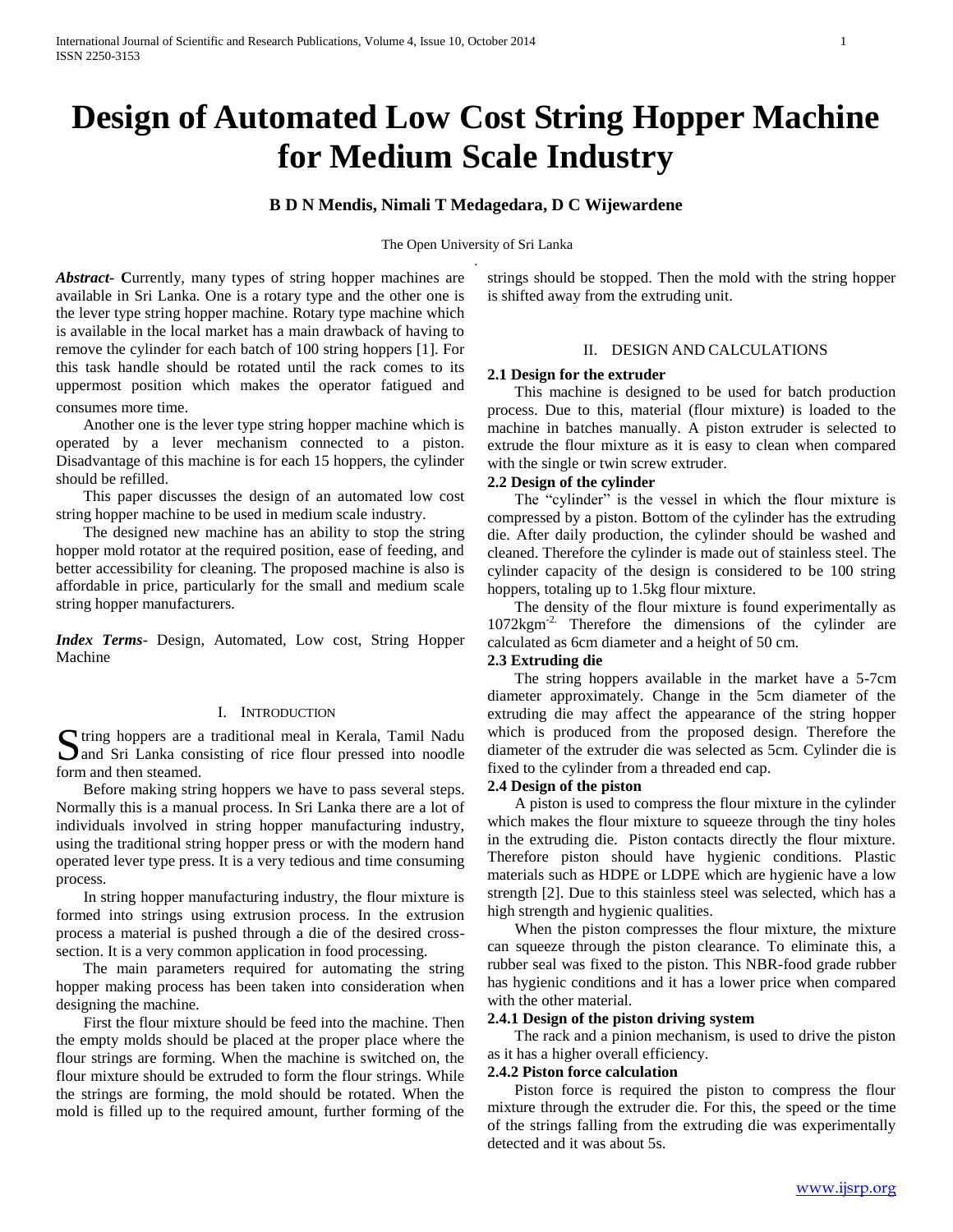International Journal of Scientific and Research Publications, Volume 4, Issue 10, October 2014 2 ISSN 2250-3153

## **2.5 Motor selection**

 The actual required power of the piston was calculated for the design and a 4 Pole induction motor[3] with a 1400 rpm was selected. Rated power of the selected motor is 0.18kW.

#### **2.6 Power transmission system**



**Fig.1.0 Configuration of the power transmission system**

 Fig.1.0 shows the method used to transmit power to the pinion. Power of the motor is transmitted to the pinion through belt drives, worm gearbox, speed reducer and an electromagnetic clutch.

### **2.7 Pneumatic system**

 A pneumatic system can be used instead of the mechanical piston driving system. Pneumatic system consists mainly with a pneumatic cylinder, air compressor and a pressure regulator[4]. Pneumatic cylinder is operated from compressed air. But when the cost is considered mechanical piston driving system is favorable to drive the piston as the total amount for the pneumatic system is approximately 50,000 rupees including the compressor.

## **2.8 Mold rotator**



**Fig.2.0- Mold rotator**

 Mold rotator which shows in Fig.2.0 is a disc which rotates around its centre under the extruding die. Mold rotator consists of a mold holder, limit switch, disc and a driven wheel. Mold holder is a plastic disc fixed to the limit switch and the limit switch is fixed to the disc which is connected to the driven wheel. Before producing a string hopper, an empty mold should be kept on the mold holder manually.

#### **2.8.1 Cutting unit**



**Fig.2.0- Cutting unit**

 Fig.2.0 is an image of the cutting unit. The cutting unit cut the strings which are linked between the mold and the die. This unit consists mainly with a solenoid actuator[5] and a blade. Solenoid energizing and de-energizing is controlled by the electronic control unit.

 To operate the devices, relay switches were used. The relay switches for the solenoids must have a 5V input voltage and 12V output voltage and for the clutch and the motor have a 5V input voltage and 24V output voltage. Therefore the final relay switch was selected according to the requirements of the clutch.

#### III. CONCLUSION

- 1. In this project, a new automated low cost string hopper machine was designed and was avoided several problems which was identified in existing machines in local market.
- 2. In this design making the mold shift away from the extruding die the problem of inability to stop the mold rotator was eliminated. Also at the end of the daily production, the cylinder and the extruding die can be dissembled from the machine for cleaning purposes. To avoid the problem of trapping the flour mixture inside the cylinder a die was designed to before compress it by piston.
- 3. It can be concluded that the new designed string hopper machine has made the string hopper manufacturing an easy task for medium scale industry.